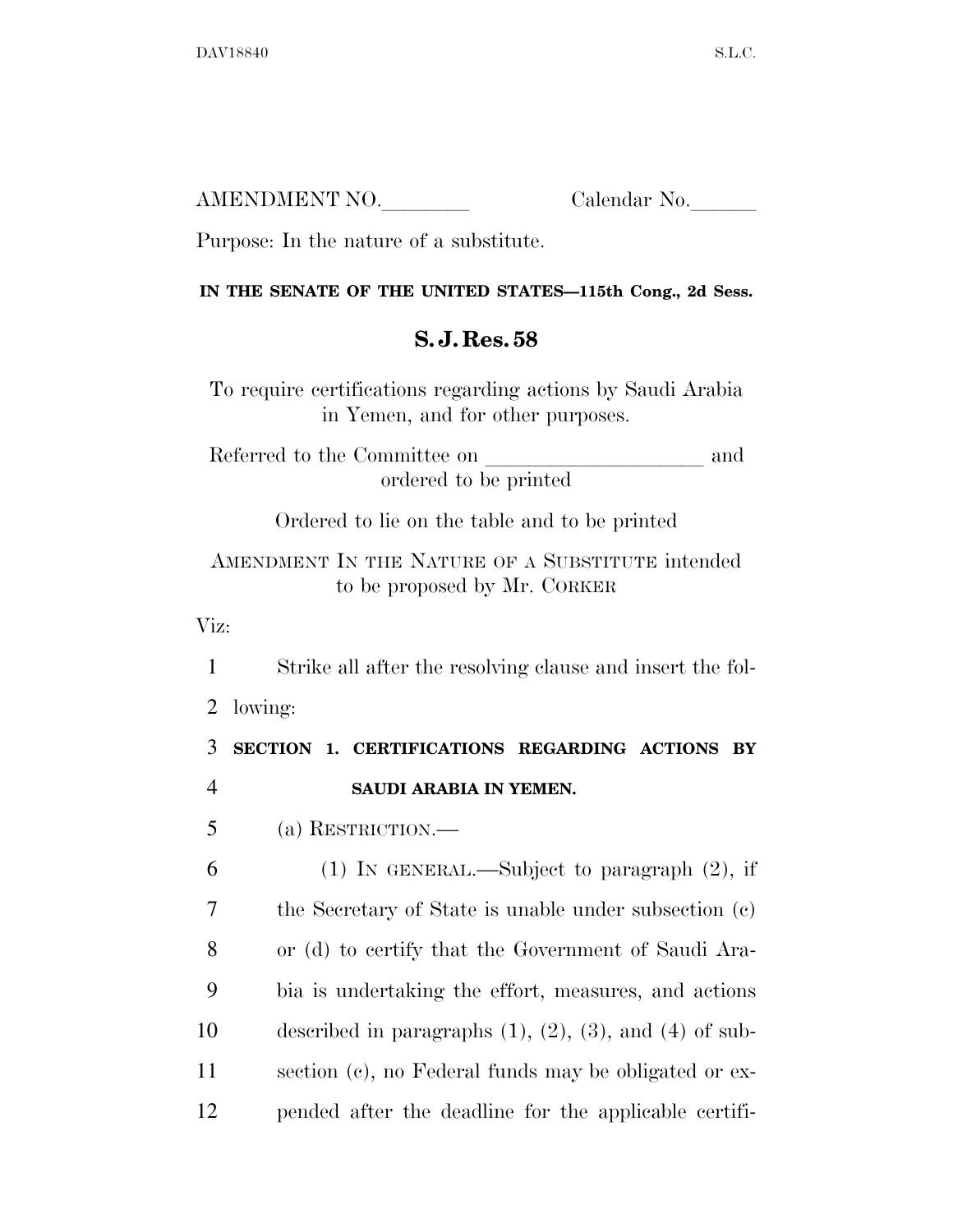| $\mathbf{1}$   | cation to provide authorized in-flight refueling pur- |
|----------------|-------------------------------------------------------|
| $\overline{2}$ | suant to section 2342 of title 10, United States      |
| 3              | Code, or other applicable statutory authority, of     |
| $\overline{4}$ | Saudi or Saudi-led coalition non-United States air-   |
| 5              | eraft conducting missions in Yemen, other than mis-   |
| 6              | sions related to-                                     |
| $\tau$         | (A) al Qaeda, al Qaeda in the Arabian Pe-             |
| 8              | ninsula (AQAP), or the Islamic State in Iraq          |
| 9              | and Syria (ISIS);                                     |
| 10             | (B) countering the transport, assembly, or            |
| 11             | employment of ballistic missiles or components        |
| 12             | in Yemen;                                             |
| 13             | (C) helping coalition aircraft return safely          |
| 14             | to base in emergency situations; or                   |
| 15             | (D) force protection of United States air-            |
| 16             | craft, ships, or personnel.                           |
| 17             | (2) WAIVER.—The Secretary may waive the re-           |
| 18             | striction in paragraph (1) with respect to a par-     |
| 19             | ticular certification if the Secretary—               |
| 20             | (A) certifies to the appropriate committees           |
| 21             | of Congress that the waiver is in the national        |
| 22             | security interests of the United States; and          |
| 23             | (B) submits to the appropriate committees             |
| 24             | of Congress a report, in written and unclassi-        |
| 25             | fied form, setting forth—                             |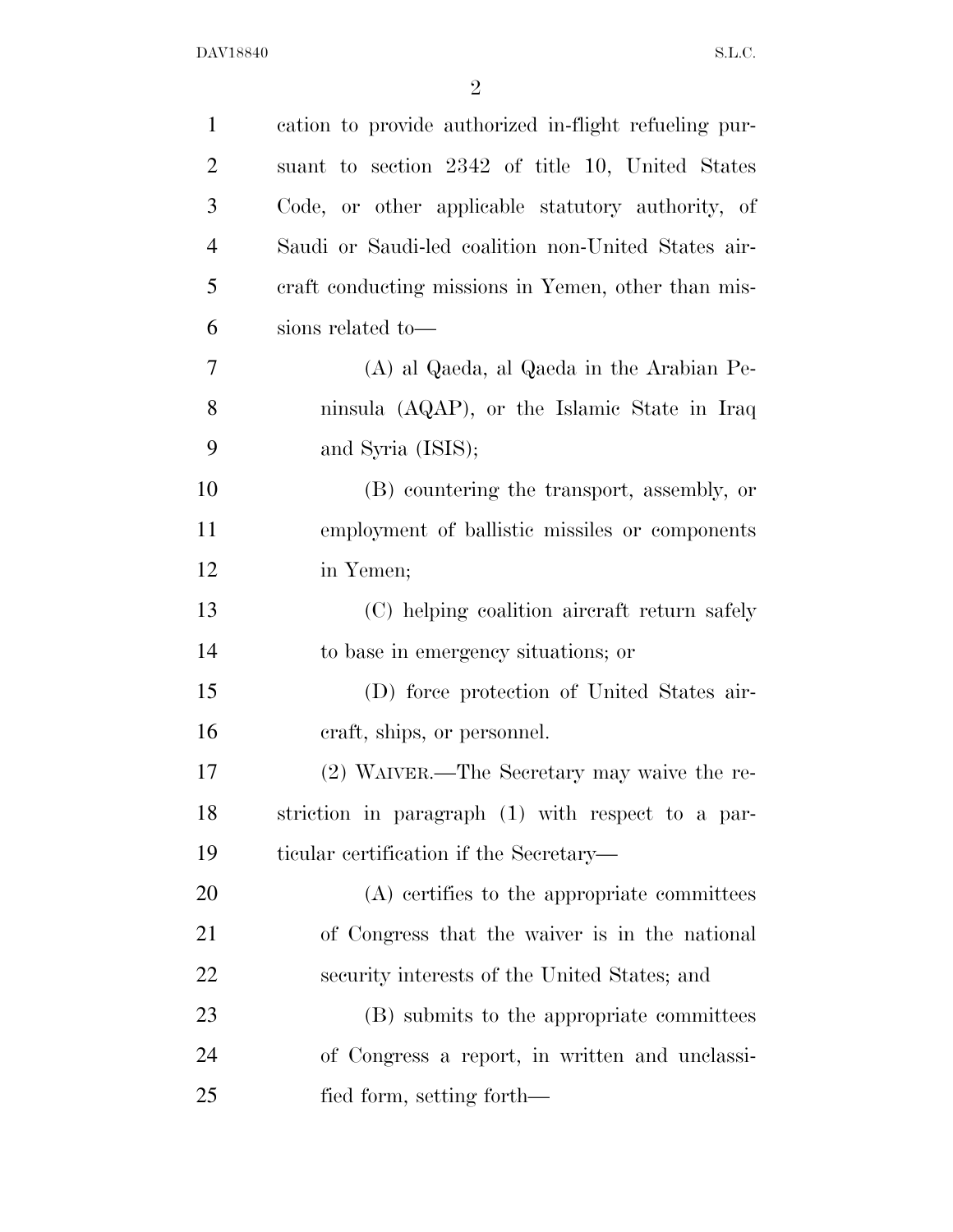| $\mathbf{1}$   | (i) the effort in subsection $(e)(1)$ ,                      |
|----------------|--------------------------------------------------------------|
| $\overline{2}$ | measures in subsection (c)(2), or actions in                 |
| 3              | subsections (c)(3) or (c)(4), or combination                 |
| $\overline{4}$ | thereof, about which the Secretary is un-                    |
| 5              | able to make the certification;                              |
| 6              | (ii) a detailed explanation why the                          |
| 7              | Secretary is unable to make the certifi-                     |
| 8              | cation about such effort, measures, or ac-                   |
| 9              | tions;                                                       |
| 10             | (iii) a description of the actions the                       |
| 11             | Secretary is taking to encourage the Gov-                    |
| 12             | ernment of Saudi Arabia to undertake                         |
| 13             | such effort, measures, or actions; and                       |
| 14             | (iv) a detailed justification for the                        |
| 15             | waiver.                                                      |
| 16             | (b) REPORTING REQUIREMENT.—Not later than 30                 |
| 17             | days after the date of the enactment of this Act, the Presi- |
|                | 18 dent or the President's designee shall provide a briefing |
| 19             | to the appropriate committees of Congress including, at      |
| 20             | a minimum—                                                   |
| 21             | (1) a description of Saudi Arabia and the                    |
| 22             | United Arab Emirates' military and political objec-          |
| 23             | tives in Yemen and whether United States assistance          |
| 24             | to the Saudi-led coalition has resulted in significant       |
| 25             | progress towards meeting those objectives;                   |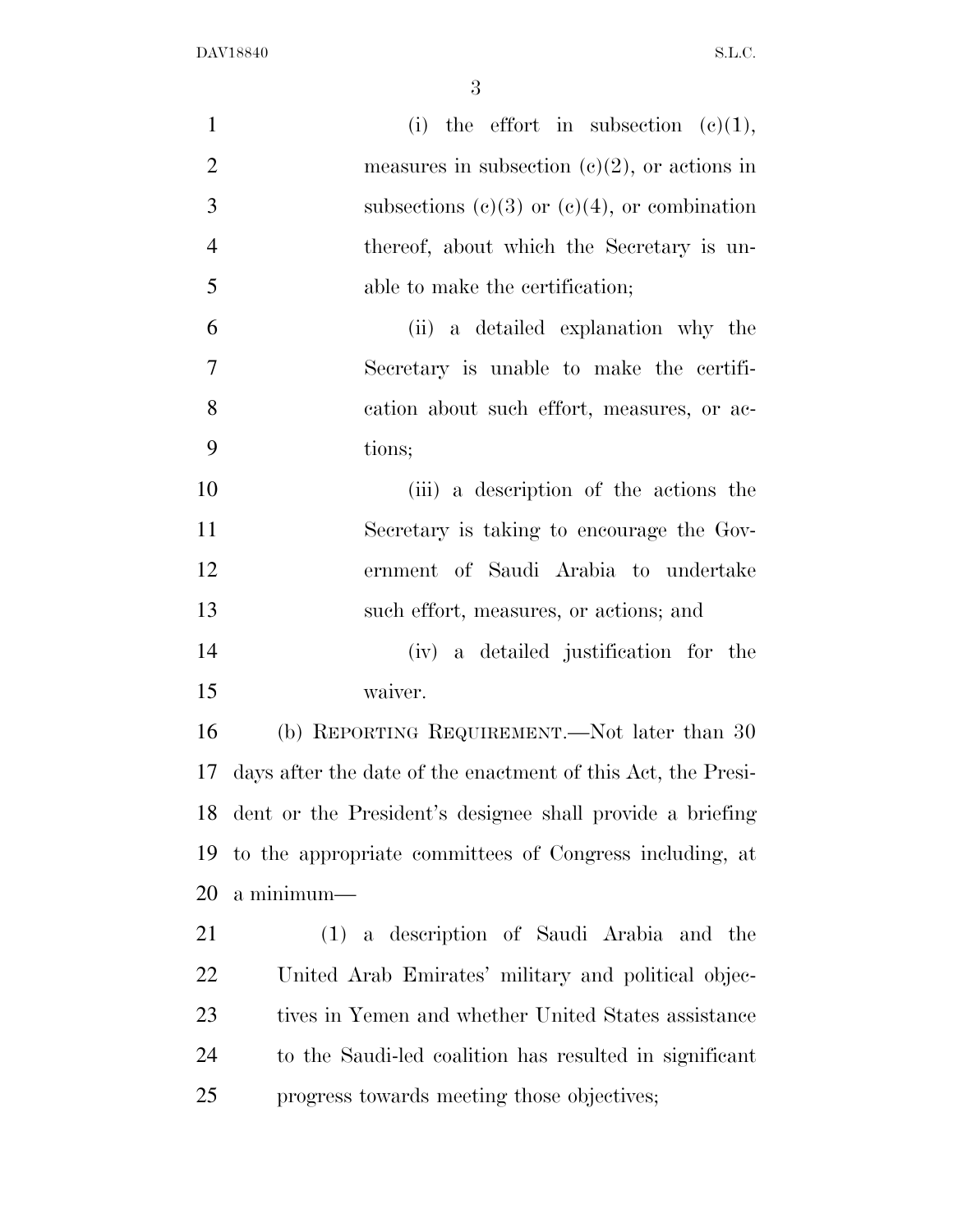(2) a description of efforts by the Government of Saudi Arabia to avoid disproportionate harm to civilians and civilian objects in Yemen, and an as- sessment of whether United States assistance to the Saudi-led coalition has led to a demonstrable de- crease in civilians killed or injured by Saudi-led air-strikes and damage to civilian infrastructure;

 (3) an assessment of the United Nations Verification and Inspection Mechanism (UNVIM) in Yemen and an assessment of the need for existing secondary inspection and clearance processes and transshipment requirements on humanitarian and commercial vessels that have been cleared by UNVIM;

 (4) a description of the sources of external sup-16 port for the Houthi forces, including financial assist- ance, weapons transfers, operational planning, train-ing, and advisory assistance;

 (5) an assessment of the applicability of United States and international sanctions to Houthi forces that have committed grave human rights abuses, ob- structed international aid, and launched ballistic missiles into Saudi territory, and an assessment of the applicability of United States and international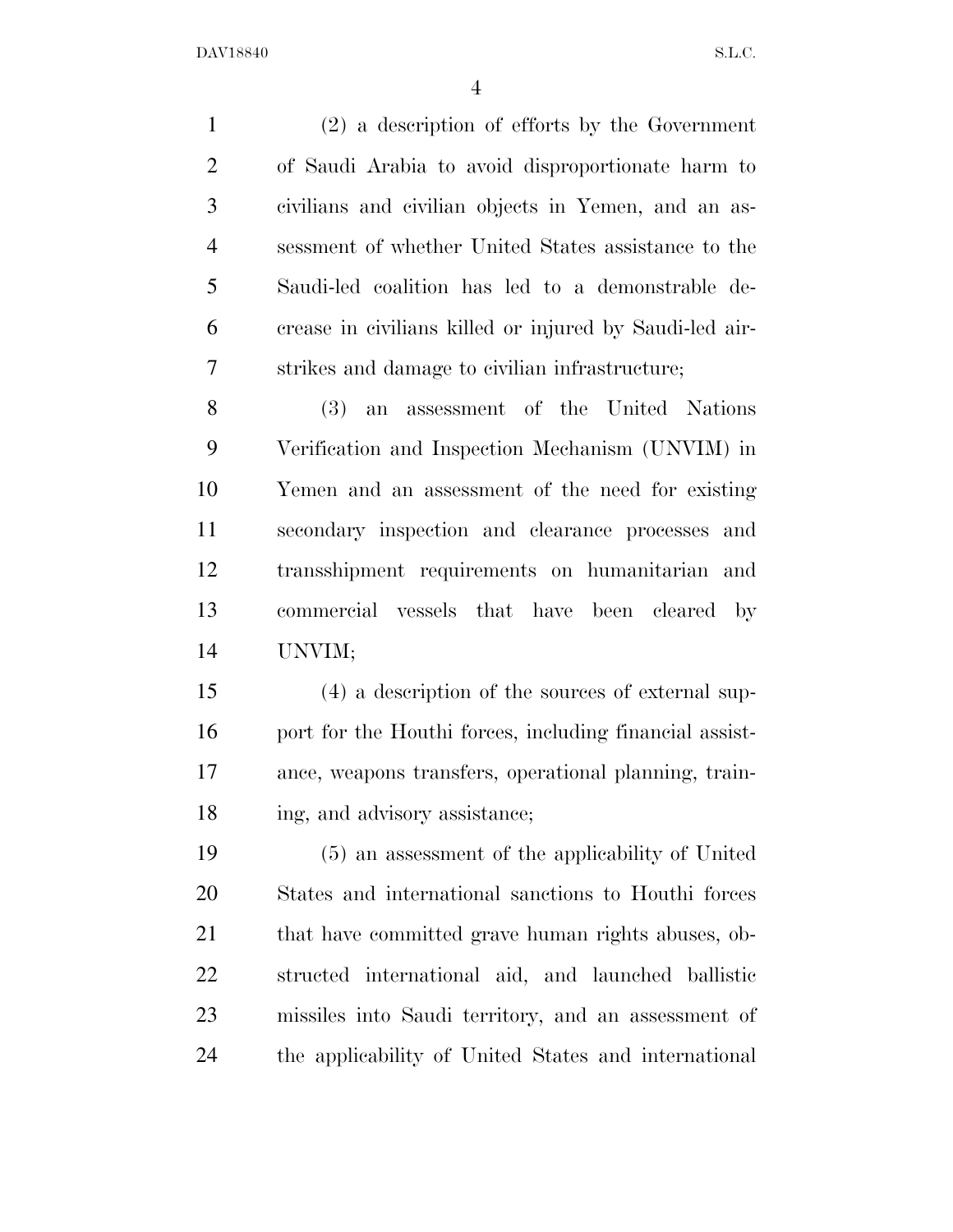sanctions to individuals or entities providing the Houthi forces with material support; and

 (6) an assessment of the effect of the Saudi-led coalition's military operations in Yemen on the ef- forts of the United States to defeat al Qaeda in the Arabian Peninsula and the Islamic State of Iraq and the Levant.

 (c) INITIAL CERTIFICATION.—Not later than 30 days after the date of the enactment of this Act, the Secretary of State shall submit to the appropriate committees of Congress a certification indicating whether the Govern-ment of Saudi Arabia is undertaking—

 (1) an urgent and good faith effort to conduct diplomatic negotiations to end the civil war in Yemen;

 (2) appropriate measures to alleviate the hu- manitarian crisis in Yemen by increasing access for Yemenis to food, fuel, medicine, and medical evacu- ation, including through the appropriate use of Yem- en's Red Sea ports, including the port of Hudaydah, the airport in Sana'a, and external border crossings with Saudi Arabia;

 (3) appropriate actions to reduce any unneces- sary delays to shipments associated with secondary inspection and clearance processes other than the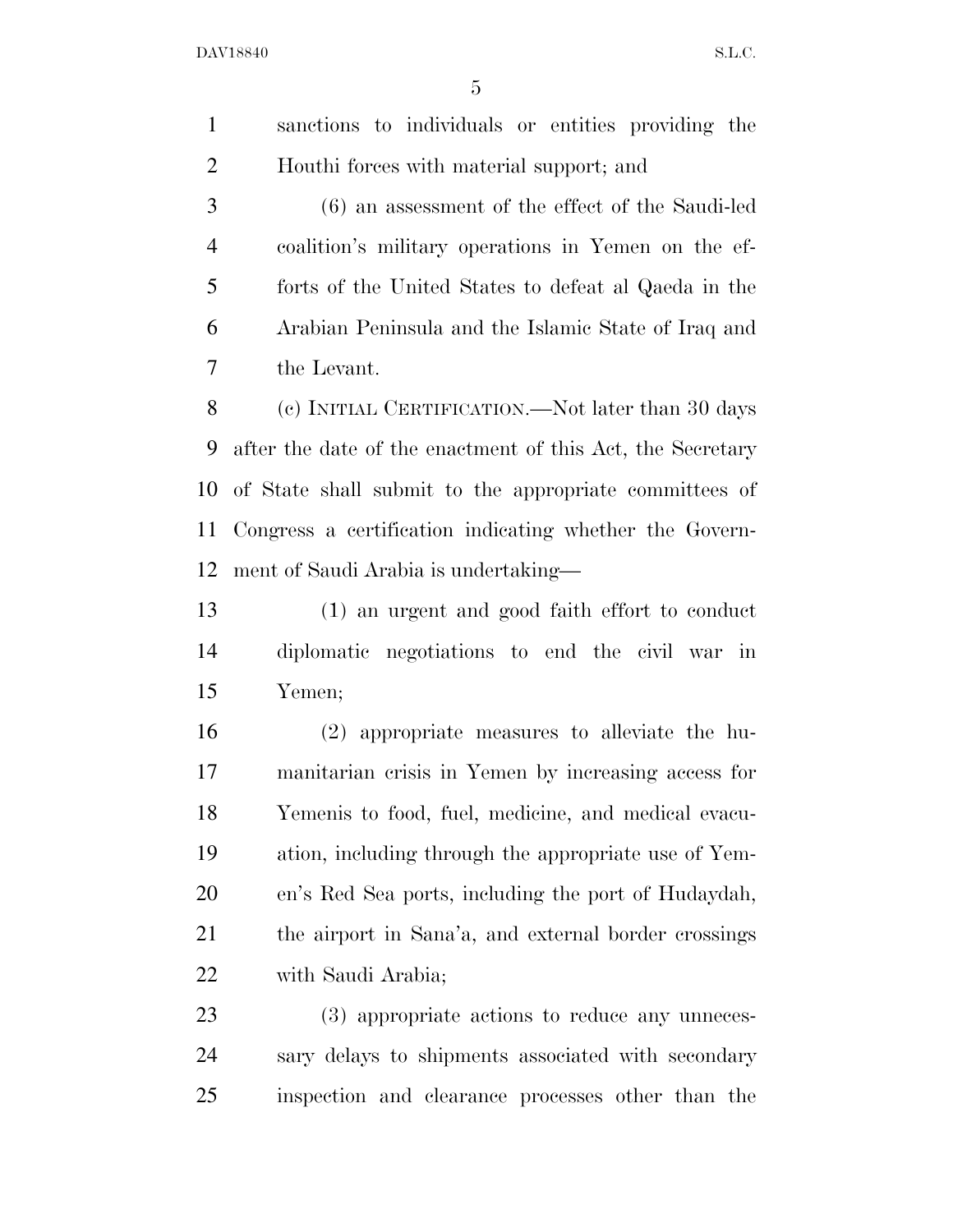| $\mathbf{1}$   | United Nations Verification and Inspections Mecha-            |
|----------------|---------------------------------------------------------------|
| $\overline{2}$ | nism (UNVIM); and                                             |
| 3              | (4) demonstrable actions to reduce the risk of                |
| $\overline{4}$ | harm to civilians and civilian infrastructure resulting       |
| 5              | from its military operations in Yemen, including              |
| 6              | $by-$                                                         |
| 7              | (A) complying with applicable agreements                      |
| 8              | and laws regulating defense articles purchased                |
| 9              | or transferred from the United States; and                    |
| 10             | (B) taking appropriate steps to avoid dis-                    |
| 11             | proportionate harm to civilians and civilian in-              |
| 12             | frastructure.                                                 |
| 13             | (d) SUBSEQUENT CERTIFICATIONS.—Not later than                 |
| 14             | 180 and 360 days after the date of the enactment of this      |
| 15             | Act, the Secretary of State shall submit to the appropriate   |
| 16             | committees of Congress a certification indicating whether     |
| 17             | the Government of Saudi Arabia is undertaking the effort,     |
| 18             | measures, and actions described in paragraphs $(1)$ , $(2)$ , |
| 19             | $(3)$ , and $(4)$ of subsection $(c)$ .                       |
| 20             | (e) RULE OF CONSTRUCTION.—Nothing in this joint               |
| 21             | resolution may be construed as authorizing the use of mili-   |
| 22             | tary force.                                                   |
| 23             | (f) FORM OF CERTIFICATIONS.—The certifications                |
| 24             | required under subsections (c) and (d) shall be written,      |

detailed, and submitted in unclassified form.